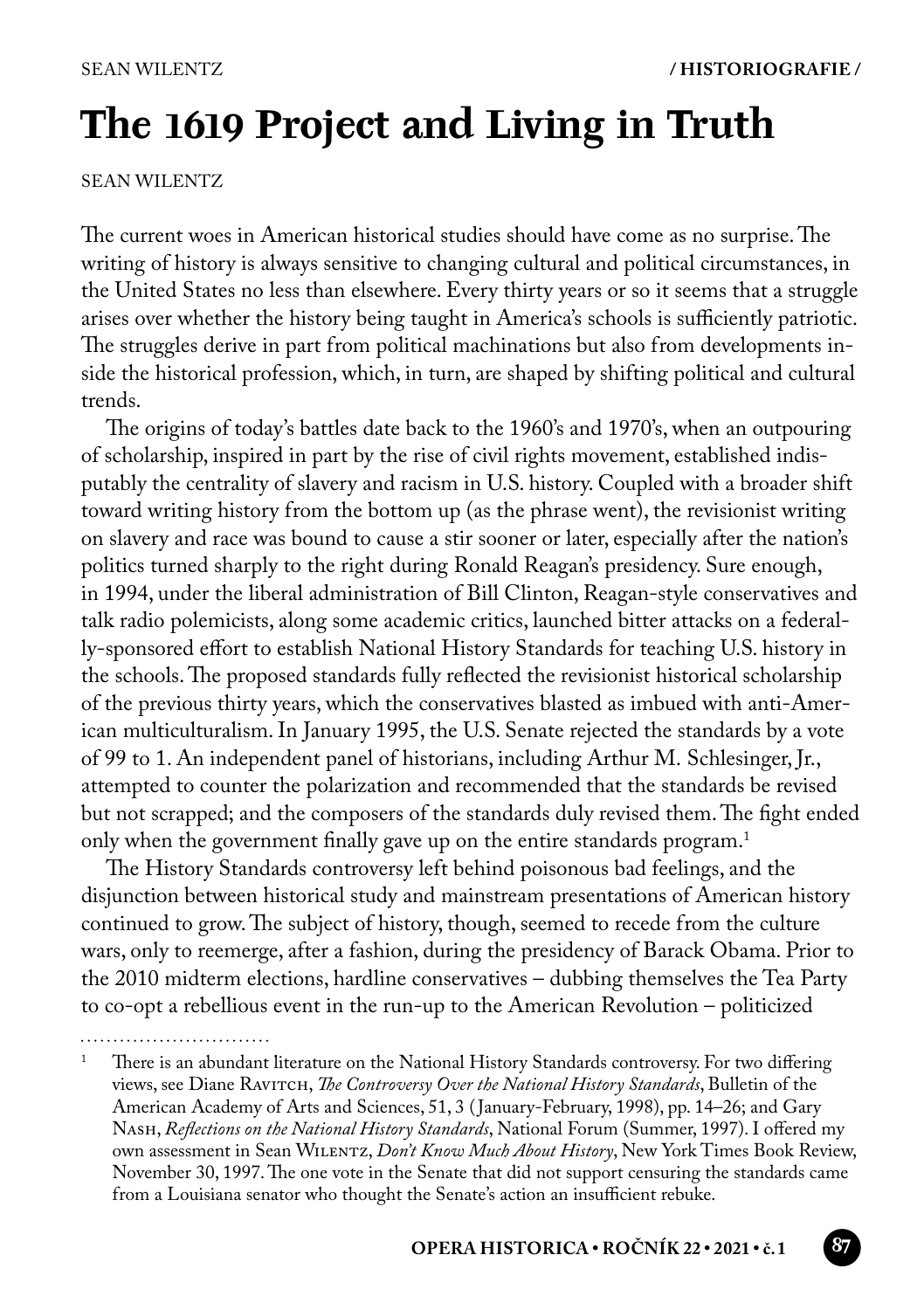#### **/ HISTORIOGRAPHY /**

historical motifs in order to mobilize and inflame popular opposition to Obama, as if liberalism was the imposition of tyranny.2 Some on the right, following the lead of the real-estate mogul and TV reality-show star Donald J. Trump, charged that Obama was secretly an African-born Muslim whose election to the White House was in violation of the Constitution. Then, after Trump's election to the presidency in 2016, struggles over history exploded anew. Trump's racialized rhetoric had a great deal to do with the tumult, but so did continuing reappraisals of American history that by now extended well beyond the nation's universities and colleges.

Indicative of these reappraisals was a rising public concern, again from the ground up, about monuments that had been erected in the southern states long after the Civil War to honor the slaveholders' rebellion and to commemorate, even idolize the leaders of the Confederacy.3 The monuments, put up after Reconstruction was violently suppressed by white terrorist organizations like the Ku Klux Klan, were, to many, hateful symbols of the disenfranchisement of black Americans and the new system of Jim Crow segregation. Their adversaries bridled, some regarding the monuments as intrinsic to southern heritage, others charging that removing the monuments amounted to air-brushing the past.

The issues at stake had less to do with history per se than with historical memory, and with whether the glorification of events and people connected with the perpetuation of slavery and white supremacy ought to be tolerated any longer. Nevertheless, clashing historical interpretations came into play, over the legacy as well as the origins of the Civil War; and these interpretations shaped the fights and the subsequent political polarization. It was, we need to remember, a local controversy over the mandated removal of a statue of Confederate general Robert E. Lee in Charlottesville, Virginia, that led to the shocking and finally deadly fascist rally that in turn led to Trump's notorious remarks calling the racist and anti-Semitic mob "fine people" and supporting the "beautiful statues and monuments" that the white supremacist, neo-Nazi Right claimed emboldened them.4

Even as the traumatic events unfolded in Charlottesville, though, fresh battles over American history were building, involving issues above and beyond how Americans ought to remember their Civil War. Those battles raged amid the turmoil of 2020 that followed George Floyd's despicable murder at the end of May. As far as I was concerned, though, they broke out several months earlier, during the summer of 2019.

See above all Theda Skocpol and Vanessa Williamson, *The Tea Party and the Remaking of Republican Conservatism*, New York 2012.

<sup>&</sup>lt;sup>3</sup> For a strong account of the statues controversy, from the standpoint of a southern mayor who ended up on the side of removal, see Mitch LANDRIEU, In the Shadow of Statues: A White Southerner Con*fronts History*, New York 2018.

<sup>&</sup>lt;sup>4</sup> There has been considerable controversy over these remarks of Trump's, to the point of questioning whether he meant what the words appeared to mean. For considerations see *Trump Defends 'Beautiful' Civil War Statues*, BBC News, August 17, 2017; Glenn Kessler, *The 'Very Fine People' at Charlottesville: Who Were They?*, Washington Post, May 8, 2020.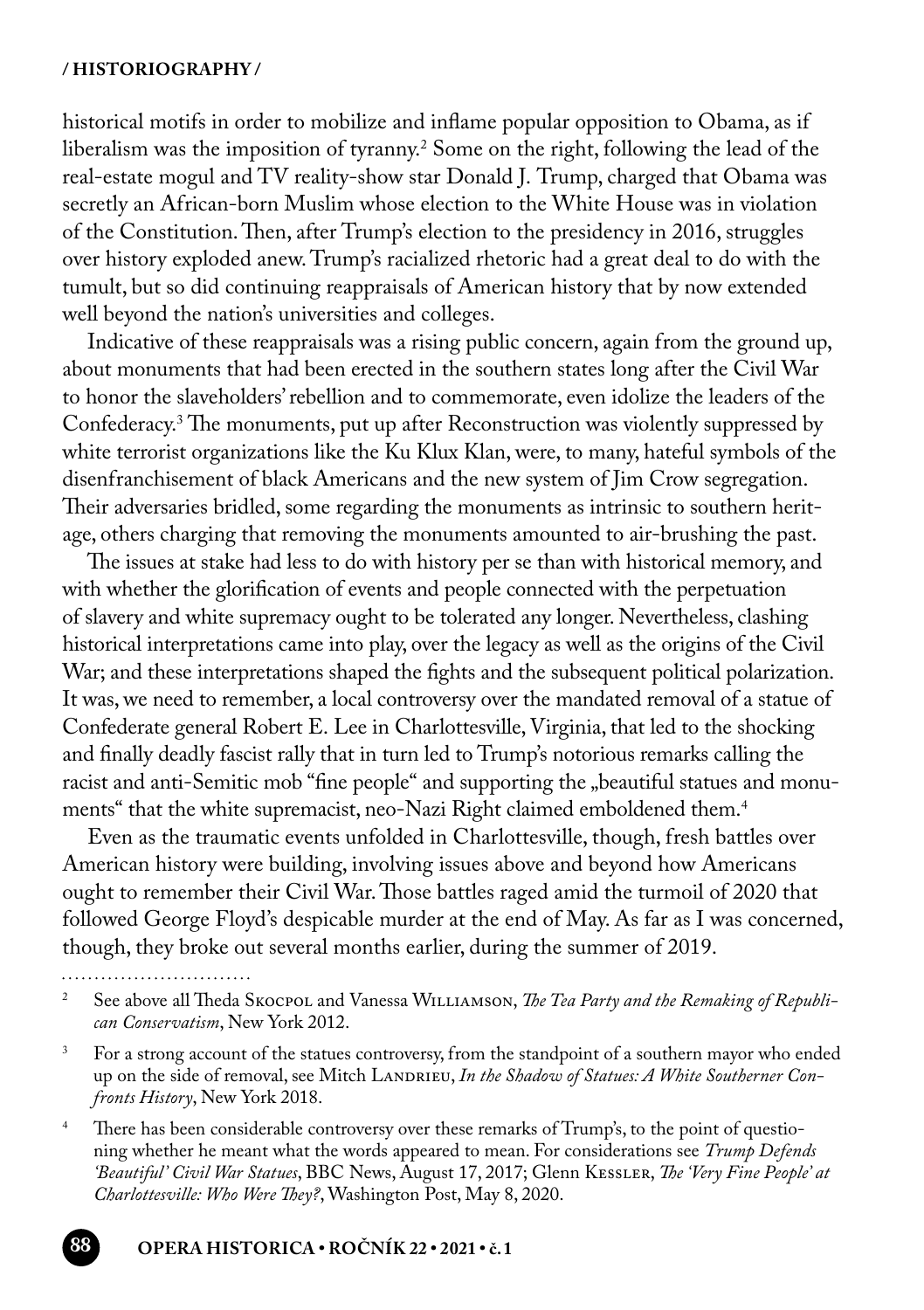### **The 1619 Project Arrives**

On a hot, drowsy August Saturday, a copy of the *New York Times Magazine* devoted entirely to something called The 1619 Project landed on my doorstep, and immediately grabbed my attention. It took me little time to comprehend the project's purpose, or what appeared to be its purpose. Historians, if not the public, identify 1619 as the year the first African bondsmen arrived in the British colonies that would become the United States. Clearly, or so it seemed, the *Times*, at a fraught moment in the nation's race relations, had commendably decided to popularize half a century's worth of historical research on American slavery, race, and racism, as a rejoinder to the alarming spread of pro-Trump white nationalism. The *Times*'s list of the project's contributors included some names I recognized and respected, although it did seem odd that the list lacked any historian with expertise on the history of the United States before 1865, which would include, of course, the entire history of American slavery. Still, I thought, better an uneven rendering than none at all, so long as the rendering was intellectually reliable.

But I began feeling uneasy a few minutes into reading the lead essay, by the project's chief contributor, the journalist Nikole Hannah-Jones, and then I read a key paragraph so fallacious and dogmatic that it hit me between the eyes. With a tone of absolute assurance, flagging the matter as crucial, the essay informed readers of what it called a "fact" – a fact "conveniently left out of our founding mythology" – specifically that "one of the primary reasons the colonists decided to declare their independence" from Britain "was because they wanted to protect the institution of slavery."<sup>5</sup>

I instantly wondered how anyone even lightly informed about the history of either slavery or the American Revolution , could write that sentence. Unfortunately, the ensuing explanation only made matters worse. The British, the essay claimed, had grown "deeply conflicted" over slavery, and the British government was facing rising calls to end the Atlantic slave trade – a reform that would have "upended" the entire colonial economy, not just in the South. For that reason – the essay mentioned no other – the American colonists, North and South, believed that the British posed a threat to slavery, an institution they desperately wanted to protect. Rather than run the risk of losing slavery, the colonists declared their independence. The Revolution was supposedly, at its core, a reactionary, proslavery struggle to fend off abolition of slavery by the British.<sup>6</sup>

The paragraph covered subjects of unsurpassed importance and it was historical gibberish. As I would later confirm with the foremost scholars of the subject who know far more about the Revolution than I, there is no evidence of a single colonist expressing

<sup>5</sup> Nikole Hannah-Jones, *America Wasn't a Democracy Until Black Americans Made It One*, New York Times Magazine, August 14, 2019. The version posted online as of June 8, 2021 contains the two words added in the "clarification" discussed below, which restated the text to say that only some Americans fought for independence in order to protect slavery.

<sup>6</sup> IBIDEM.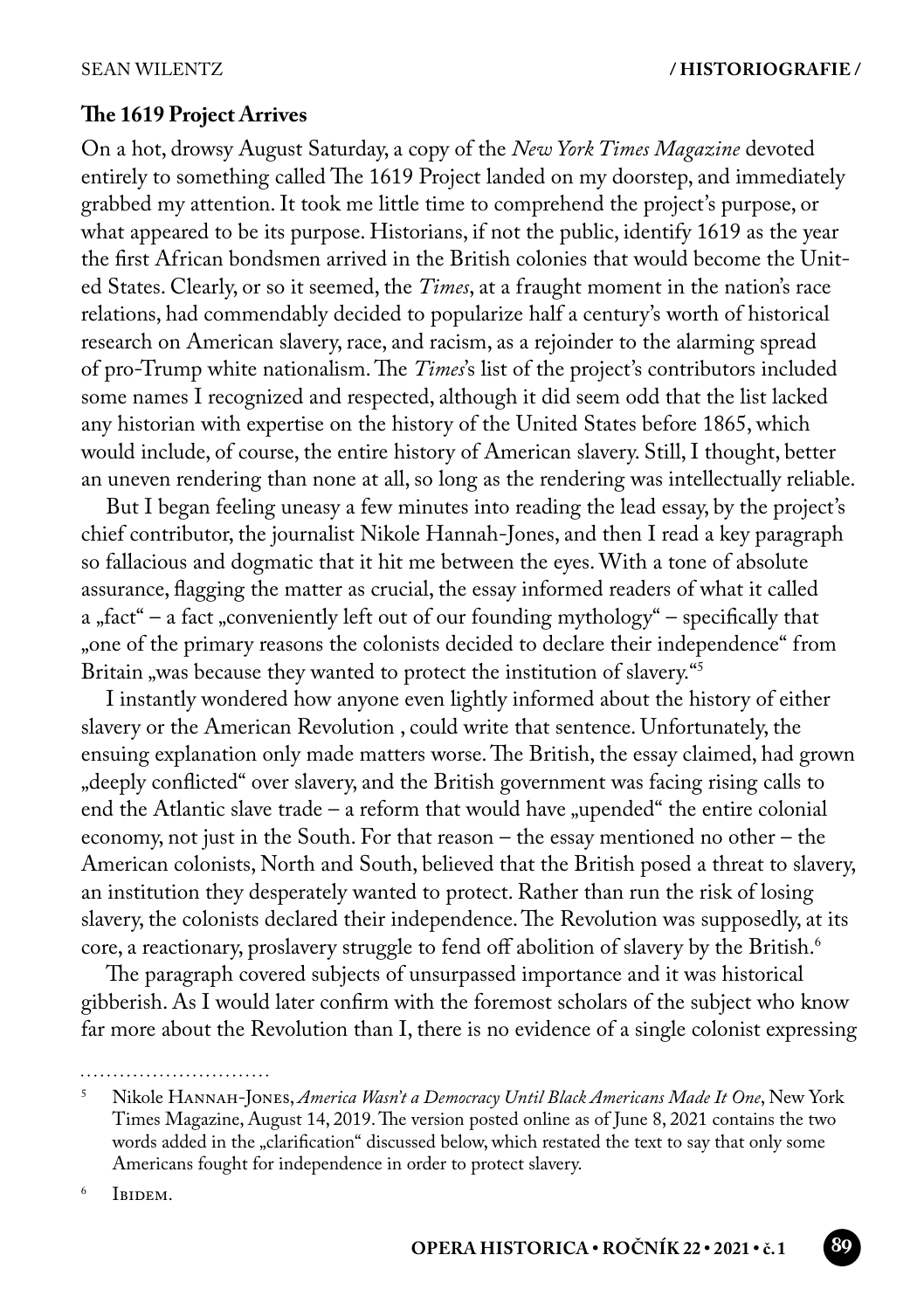support for independence in order to protect slavery. The 1619 Project's claims were based not on historical sources but on imputation and inventive mindreading – and that was just for starters. The British were not "deeply conflicted" over slavery in 1776. Neither were there loud outcries in London against the slave trade until years *after* the American Revolution. Nor did the colonists believe that ending the slave trade would severely damage their entire economy. It was the *Americans*, and not the British, who loudly called for abolishing the trade, albeit not always for humanitarian reasons, in petitions that Crown officials rejected out of hand. Indeed, at the time of the Revolution, there was considerably more in the way of anti-slavery politics in the colonies than in Britain proper.<sup>7</sup>These are elementary facts.

Slavery certainly existed in 1776, in all thirteen colonies, and it had ardent and powerful defenders, especially in the lower South, and many of the leading lights of the American cause, above all Thomas Jefferson and George Washington, owned, bought, and sold human beings. Mindreading and inventions aside, though, the evidence, or absence of evidence, make it clear: fear of a rising abolitionism in Britain was not a "primary" cause of the Revolution – or, for that matter, any cause at all. The very existence of such dedicated and influential rebels as John Adams and Thomas Paine, who reviled slavery, as well as Benjamin Franklin, who went on to head the Pennsylvania Abolition Society, confuted the essay's claim. So, even more, did the fact that many if not most of the leading Loyalists in the lower South were slaveholders. If protecting slavery really was a primary cause of the Revolution, why did these enslavers support the Crown? Did nobody tell them about the fearsome, incipient British abolitionist threat? Slavery can account for a good deal in early American history, far more than previous generations of historians thought, but it cannot account for everything.

It required no advanced knowledge of American history to understand the perversity of The 1619 Project's lead essay's treatment of the Revolution. If it were a high school history paper, that discussion alone would have been grounds for failure. It's rare, after all, to read a student get every single stated fact perfectly wrong, in support of a proposition for which there is no other evidence cited, on two of the most important topics in all of U.S. history, indeed, all of modern history, the causes of the American Revolution and the origins of antislavery. But this wasn't a high school paper, it was the *New York Times Magazine*, and the author was, according to her contributor's biography, a highly

<sup>7</sup> On this last point, see Roger Bruns (ed.), *Am I Not a Man and a Brother: The Antislavery Crusade of Revolutionary America, 1688–1788*, New York 1977, as well as Sean Wilentz, *No Property in Man: Slavery and Antislavery at the Nation's Founding*, Cambridge, MA, 2018, pp. 25–57. Hannah-Jones's essay does manage to quote in passing the white abolitionist and supporter of the Revolution Samuel Bryan without saying anything about the antislavery aspects of the American Revolution. One would never imagine, for example, on the basis of her presentation, that between 1780 and 1784, five of the seven new states north of Delaware adopted the first important emancipation measures of their kind in the Atlantic world.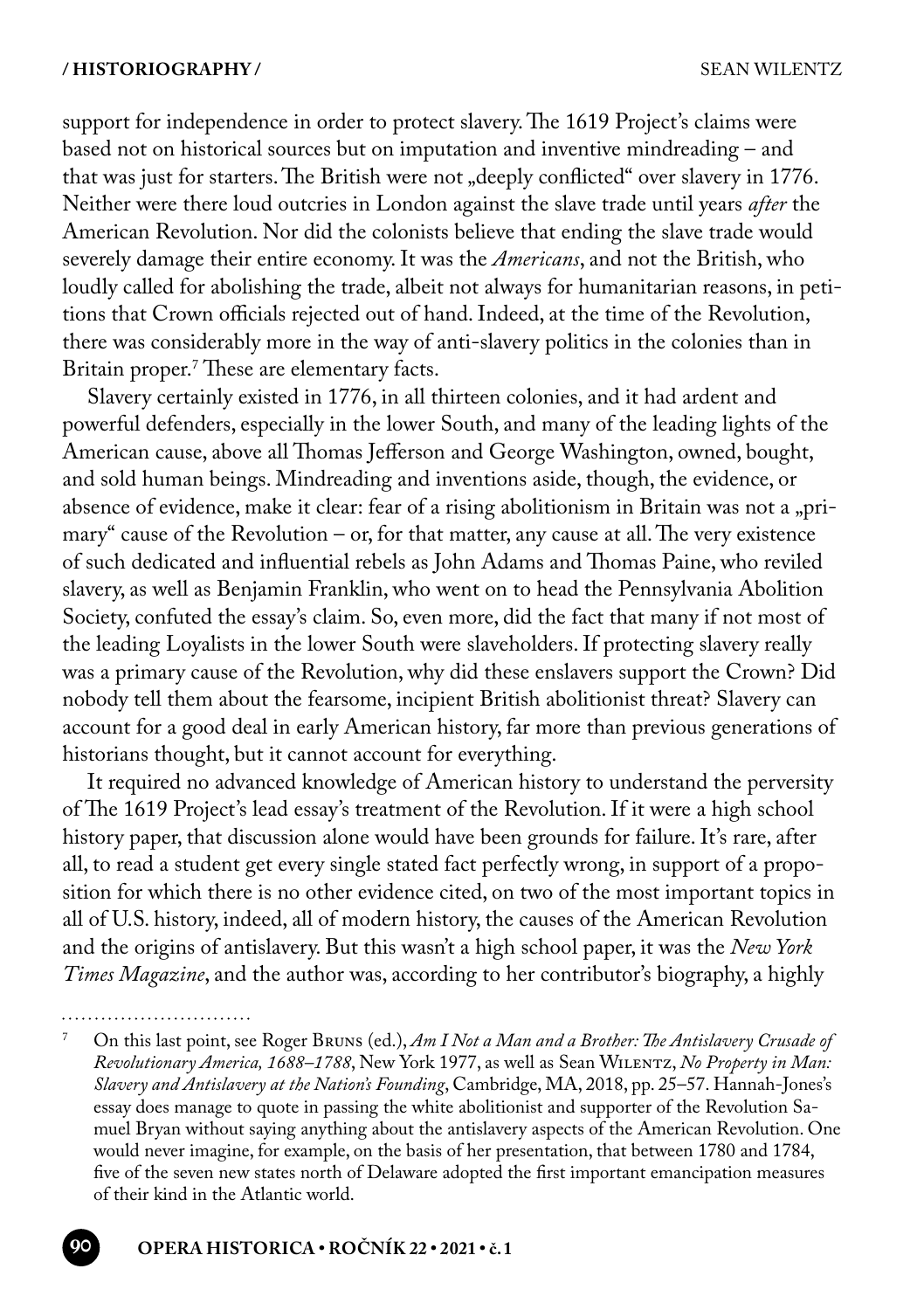acclaimed journalist. The essay may have been historically fallacious, but it was also inflammatory and attention-getting.

 There was nothing else in the keynote essay quite so egregious as its discussion of the American Revolution, but there was plenty that was either patently tendentious (e.g., that Abraham Lincoln was a racist who opposed Black equality) or simply false (e.g., that American Blacks fought for equality after the Civil Was for the most part entirely on their own). The ensuing individual essays were for the most part better, although the quality of historical research and reasoning varied considerably from contribution to contribution.

By the time I had finished the entire thing, the shape and purport of the project as shaped by its editors were clear. (If every essay did not espouse the same framework, all could be assimilated to it.) Instead of trying to instruct the public about the significance of the year 1619, and hence of the foundational importance of slavery and racism to American history, the project promoted a narrow, highly ideological view of the American past, according to which white supremacy has been the nation's core principle and chief mission ever since its founding. Everything, supposedly, that has happened since to make the United States a distinctive country is rooted in slavery and the subsequent debasement of Blacks. America has not really struggled over the meaning of its egalitarian founding principles: those principles were false from the start, hollow sentiments meant to cloak the nation's reliance on and commitment to the subjugation of Black people – principles claimed and vindicated, to the extent they have been, by Black Americans struggling pretty much on their own. And now, thanks to The 1619 Project, that suppressed history would at last, for the first time, come to light, with the esteemed imprimatur of the *New York Times*.

Although touted as startling revelation, the enterprise had an old-fashioned ring to it, reminiscent of long-discredited polemics from decades ago, including the writings of the *Ebony* magazine editor and Black studies historian, the late Lerone Bennett Jr., who compared Lincoln to Adolf Hitler. (Indeed, Hannah-Jones later credited Bennett as one of her chief inspirations.) Like those earlier broadsides, The 1619 Project appeared to be interested chiefly in molding history in order to push a particular political cause, which in this case has turned out to be demanding that the government pay financial reparations to Blacks as compensation for slavery and racism.8

Bennett's key works are Lerone BENNETT JR., *Before the Mayflower: A History of the Negro in America, 1619–1962*, Chicago 1962, a collection of articles originally written for *Ebony* surveying its subject, praised at the time by the historian Benjamin Quarles as lively, deeply-informed, and moving if not especially original; and the more controversial Lerone BENNETT JR., Forced Into Glory: Abraham *Lincoln's White Dream*, Chicago 2000. Quarles's review appears in American Historical Review 68, No. 4 ( July), 1963, pp. 1078–79. See also Eric Foner, *Was Abraham Lincoln a Racist?*, Los Angeles Times Book Review, April 9, 2000; and James M. McPherson, *Lincoln the Devil*, New York Times Book Review, August 27, 2000. On Hannah-Jones and Bennett, see Sarah Ellison, *How 1619 Took*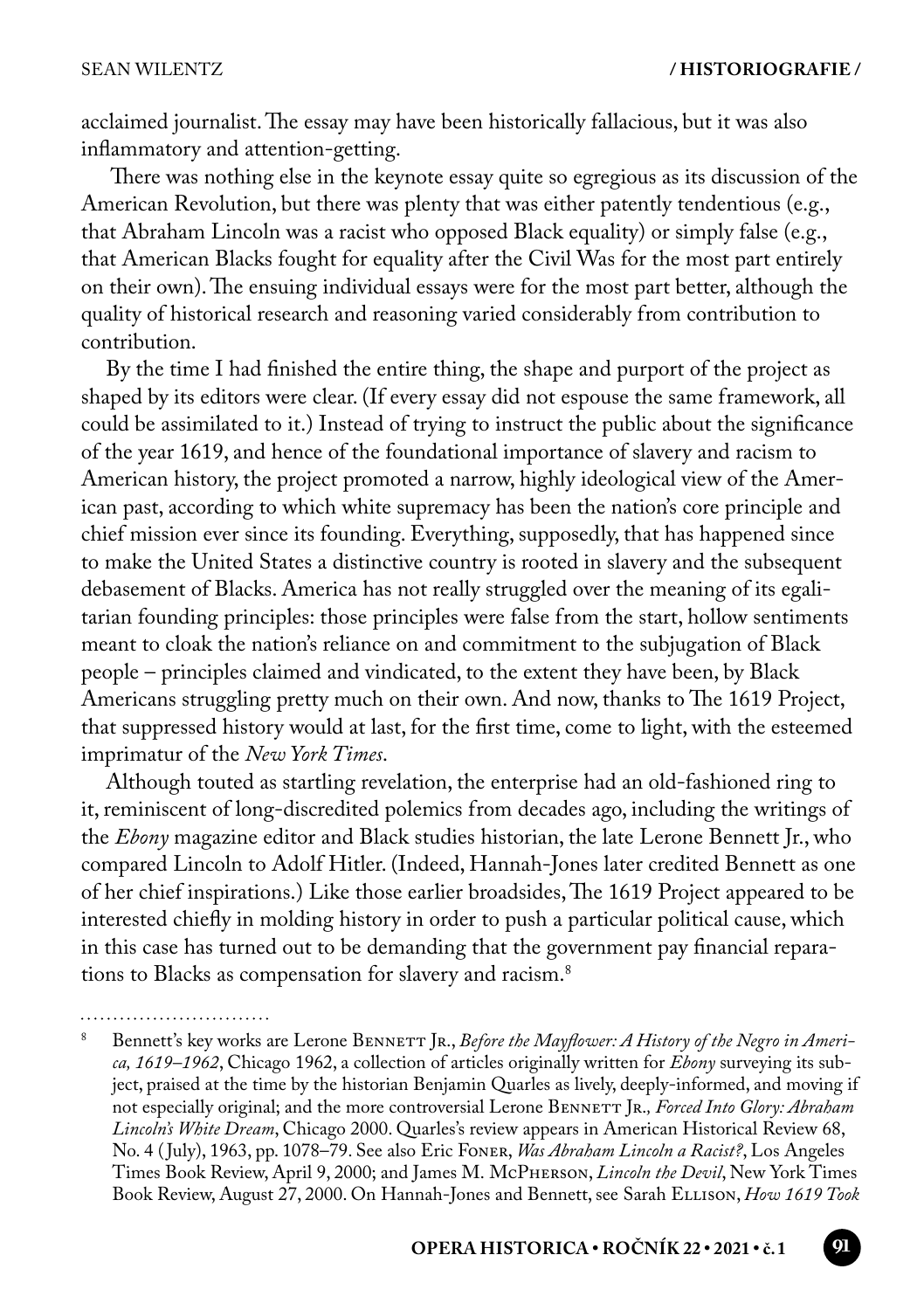## **Historians Respond**

Although surprised that the *New York Times* would lend its name and credibility to such a crude and falsified account of American history – a history with more than enough brutality, racism, and systematic oppression to require no falsification – I put the magazine aside. Responsible historians, I assumed, would come along soon enough to praise the project's stated goals while debunking its skewed and sometimes warped history, just as historians had done decades ago in response to the writings of Lerone Bennett and others – and seen their refutations prominently published in, among other places, the *New York Times*. As for the outright factual errors, I imagined that some bright young historian who could use the attention would write a letter to the editor of the *Times Magazine*, asking for corrections – corrections that, I thought, the *Times,* adhering to its longstanding professional standards, of course would make.

When no letter appeared and no other historians spoke up, I decided to address the matter myself in a public lecture I delivered in November, which would later appear online in the *New York Review of Books*.' Only after the lecture did I learn that four highly distinguished historians – three of them old friends and colleagues, the fourth a scholar I greatly respected – had already been giving interviews to an online forum called the World Socialist Web Site, a Trotskyist venue, taking The 1619 Project seriously to task for its false statements about the Revolution and much more.10 The four included Victoria Bynum of Texas State University, a distinguished scholar of the Civil War South and white resistance to the Confederacy; James Oakes of the Graduate Center at the City University of New York, the premier scholar of, among other subjects, the politics of Emancipation; as well as Gordon S. Wood of Brown and James M. McPherson of Princeton, the greatest living authorities on, respectively, the American Revolution and the American Civil War.

It struck me as a little odd that these well-known historians – none of them socialists as far as I knew, let alone Trotskyists – would appear in such a relatively obscure place. Surely, I thought, one of the leading academic journals would have given them

*Over 2020*, Washington Post, October 13, 2020. On the connection to the demand for reparations, see Hannah-Jones's follow-up article to her 1619 contribution, N. Hannah-Jones, "*What Is Owed*," New York Times Magazine, June 30, 2020.

<sup>9</sup> See Sean Wilentz, *American Slavery and 'the Relentless Unforeseen*, New York Review of Books, November 19, 2019. The essay was drawn from the fourth annual Philip Roth Lecture delivered at the Newark Public Library, Newark, New Jersey, on November 4, 2019.

<sup>10</sup> The interviews have now been collected in David NorTH – Thomas MACKAMAN (edd.), *The New York Times's 1619 Project and the Racialist Falsification of History*, Oak Park, MI, 2021. The WSWS subsequently interviewed several other distinguished scholars who were equally critical of the project: Clayborn Carson of the Martin Luther King Jr. Papers/Stanford University; Richard Carwardine of the University of Oxford; Dolores Janiewski of Victoria University of Wellington, New Zealand; and Adolph Reed, Jr. of the University of Pennsylvania.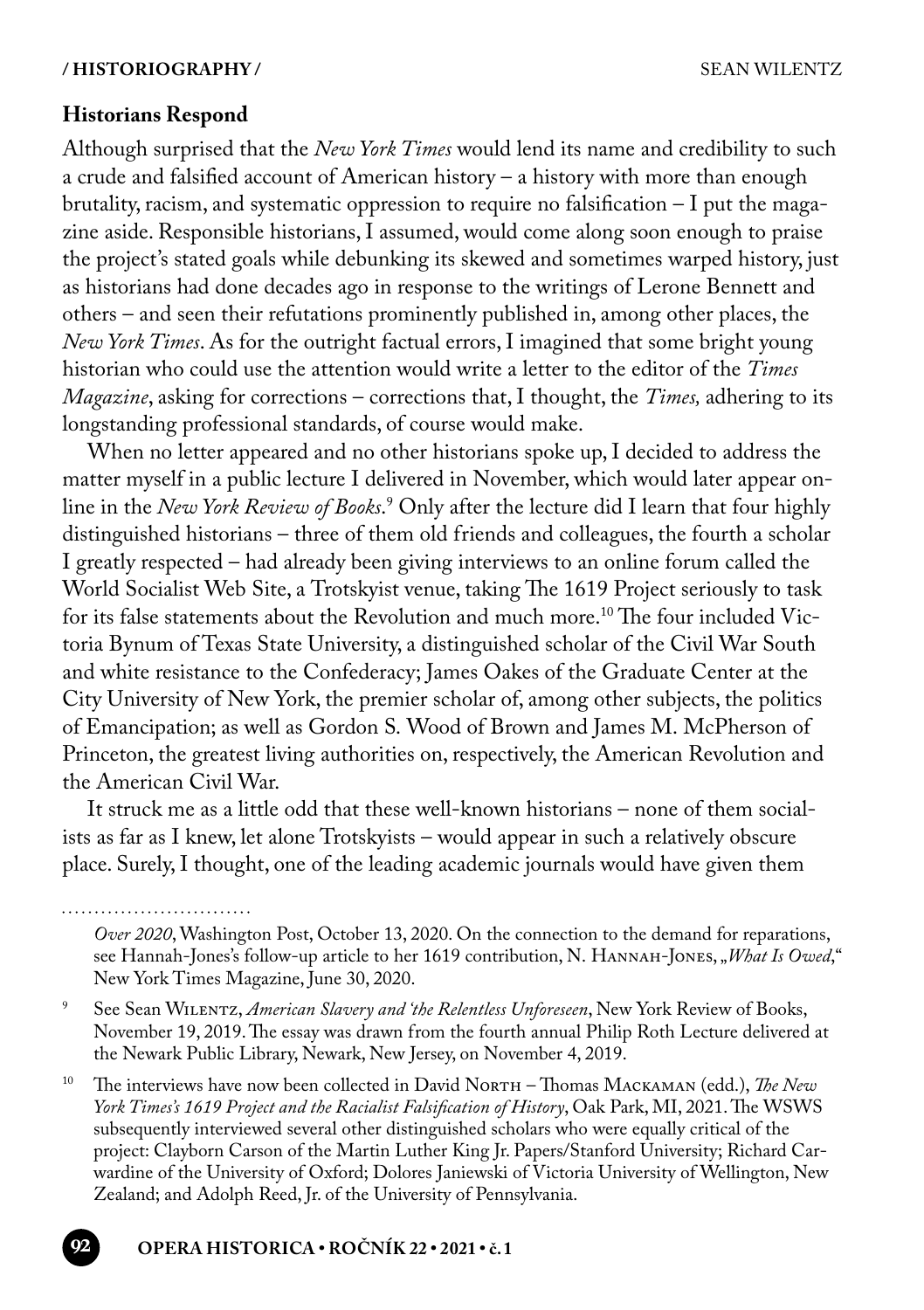a platform. As it happened, only the intellectually honorable Trotskyists, whatever one thought about their politics, had the nerve to undertake a systematic critique of The 1619 Project. Still, I was encouraged to discover that I wasn't alone in my criticisms. Likewise, I thought that, by appearing on a leftist website, my colleagues at least could not be conflated with the right-wing attack squad, headed by former House Speaker Newt Gingrich, which had been lambasting the project from the moment it appeared.<sup>11</sup> Unlike during the History Standards controversy in 1994, I thought, this dispute needn't become sharply polarized between the Left and the Right. And if it did become divisive, perhaps liberal minded scholars (including some, like myself, with political credentials on the Left) could be seen as honestly critical of a supposedly "progressive" historical undertaking. Perhaps we could speak out without running the risk of being derided as de facto or "objective" accomplices of Gingrich and company. Perhaps we could play a role not unlike that of the liberal historians a quarter century earlier who opposed rejecting the History Standards proposals but suggested revisions, with some success. Looking back on it now, I couldn't have been more naive.

Encouraged by my colleagues' interventions yet disappointed when the *Times* ran no correction of the errors, I contacted the others with the idea of writing a joint letter to the editor of the *Times Magazine*. My colleagues had had their independent say on the WSWS, as I had in my published lecture. Now was the time to engage the *Times Magazine* directly, to see what we could do to express our solidarity with its stated aims while also pointing out the serious lapses in execution. The objective would not be to contest The 1619 Project's specific interpretations or general arguments, about which the five of us had different ideas. Substantive disagreements about history, we agreed, require extended articles, not letters to the editor, which serve a different purpose. We would stick to matters of fact, starting with the American Revolution, and ask for simple corrections of the errors the *Times* had committed to print.

It was crucial, we thought, to get the facts straight, primarily for the sake of the public record but also to fend off right-wing hostility to the very idea of a major series on slavery and racism, and their vital connections to current grave inequalities. Better to clear the air, make the kinds of responsible corrections every newspaper makes, and then go on to debate what the facts mean, insistent that there is more than one way to interpret any historical issue. Our own disagreements with some of the project's substance and interpretations were profound, but with regard to our letter, they were completely beside the point. We instead wanted to insure, as best we could, that public understanding and discussion would proceed from reliable history. We tried to write a letter that would make this clear. By undertaking the necessary corrections, responsibly, straightforwardly, and without rancor, the

<sup>11</sup> Nicholas Wu, *Newt Gingrich Says Slavery Needs to Be Put 'In Context,' Calls 1619 Project a 'Lie,'*, USA Today, August 19, 2019.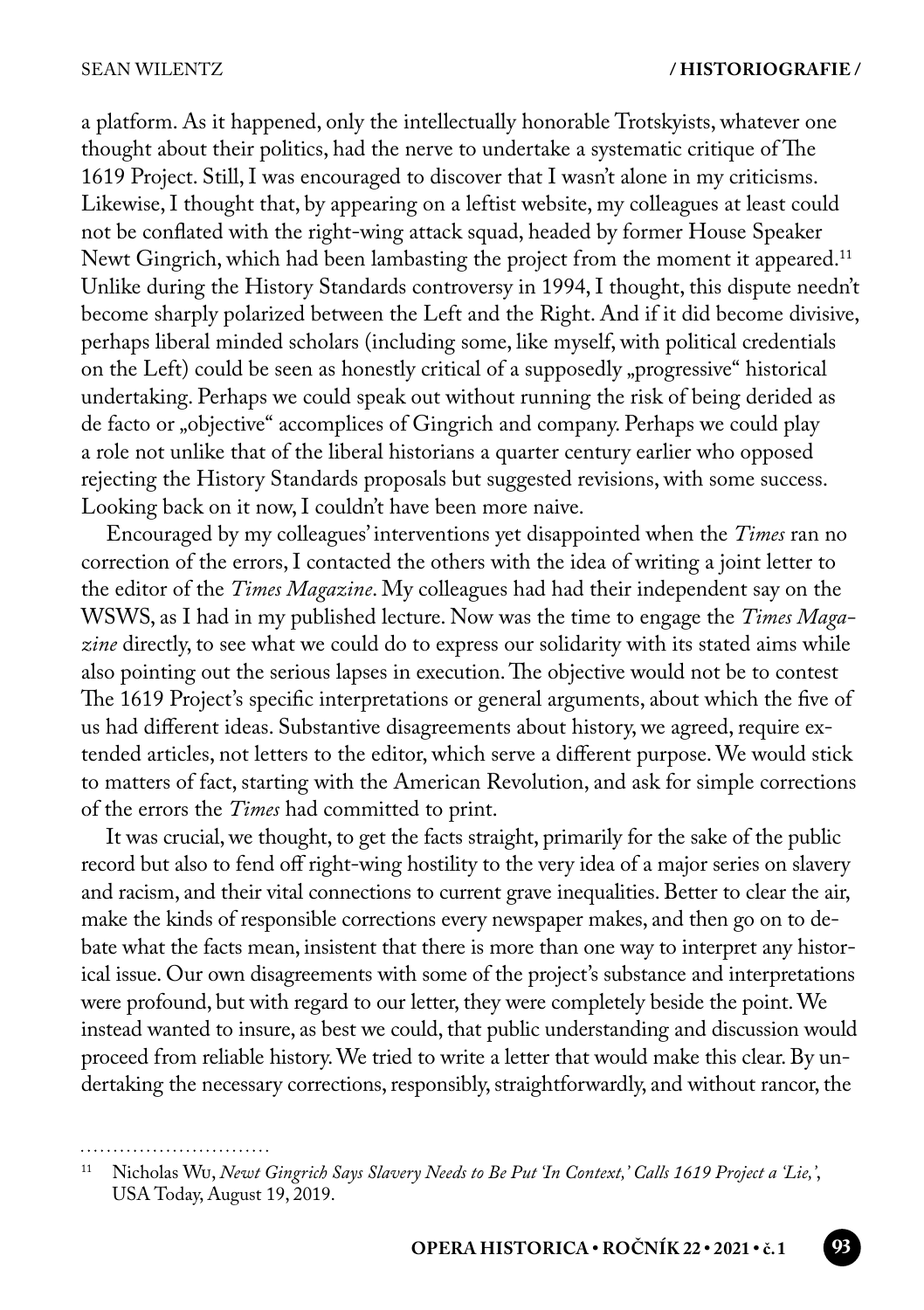*Times*, we were certain, would enhance The 1619 Project's credibility, not diminish it. After all, the *Times* was forthrightly devoted to objectivity and reason.

We went back and forth working over a draft letter, trying to keep our remarks concise, then sent the final letter to the *Magazine*'s editor-in-chief, Jake Silverstein. We also duly sent copies the newspaper's publisher and some other top editors to reinforce the seriousness of our objections. The idea of communicating our concerns privately to the *Times*, in a cloaked manner – with the additional idea that corrections would suddenly appear out of nowhere, months after the 1619 articles appeared – never occurred to us. Writing letters to the editor is how these matters proceed in an open, reasonable society, although we had no guarantee that the letter would actually appear. Acknowledging and regretting errors is something newspapers do all of the time, with unfeigned sincerity, sustaining the bonds of trust among writers, editors, and readers. We never imagined that saving face would take precedence over getting the facts straight.

#### **The Controversy**

There were, to be sure, some early signs around the time we were drafting the letter that trouble was brewing. Hoping to expand the group beyond the five of us, we sent copies of an early draft letter confidentially to various colleagues – Black and white, men and women, scholars with special expertise in the fields that most concerned us – asking if they would be willing to sign as well, and to send any revisions they might have to suggest. (As all five of us are white, we were especially hopeful that one or more Black historians would sign on.) However, we received very few responses, and those that arrived gave one excuse or another for declining. It seemed clear that although many of our colleagues agreed with our criticism as they explained in private, they were wary of saying so publicly. That should have been a warning that we were treading into toxic territory, which became all the clearer when, just as we sent the letter to the *Times*, journalists began contacting me, asking questions about an earlier draft which they assumed was the same as the final draft. Plainly, one or more of the historians we'd contacted had decided to leak the contents of the draft to unfriendly members of the press, and quite possibly to the 1619 editors and staff. Perhaps they sent the draft directly to the 1619 editors, who then passed it on to writers outside the *Times*. Either way, we knew it spelled trouble.

Some people clearly were infuriated at our pointing out errors that needing fixing, interpreting any criticism at all as hostile act. Even if the errors, on subjects as vital as slavery and the American Revolution, seriously undermined the project's credibility as well as its interpretation, pointing them out publicly seemed to be an act of betrayal that amounted to intolerable heresy. Yet we remained confident when we received a friendly email from one of the *Times* editors acknowledging receipt of our letter, which seemed to affirm our good faith. We then received word that the *Magazine* would indeed be publishing the letter in late December. I imagined that the *Times* would run the usual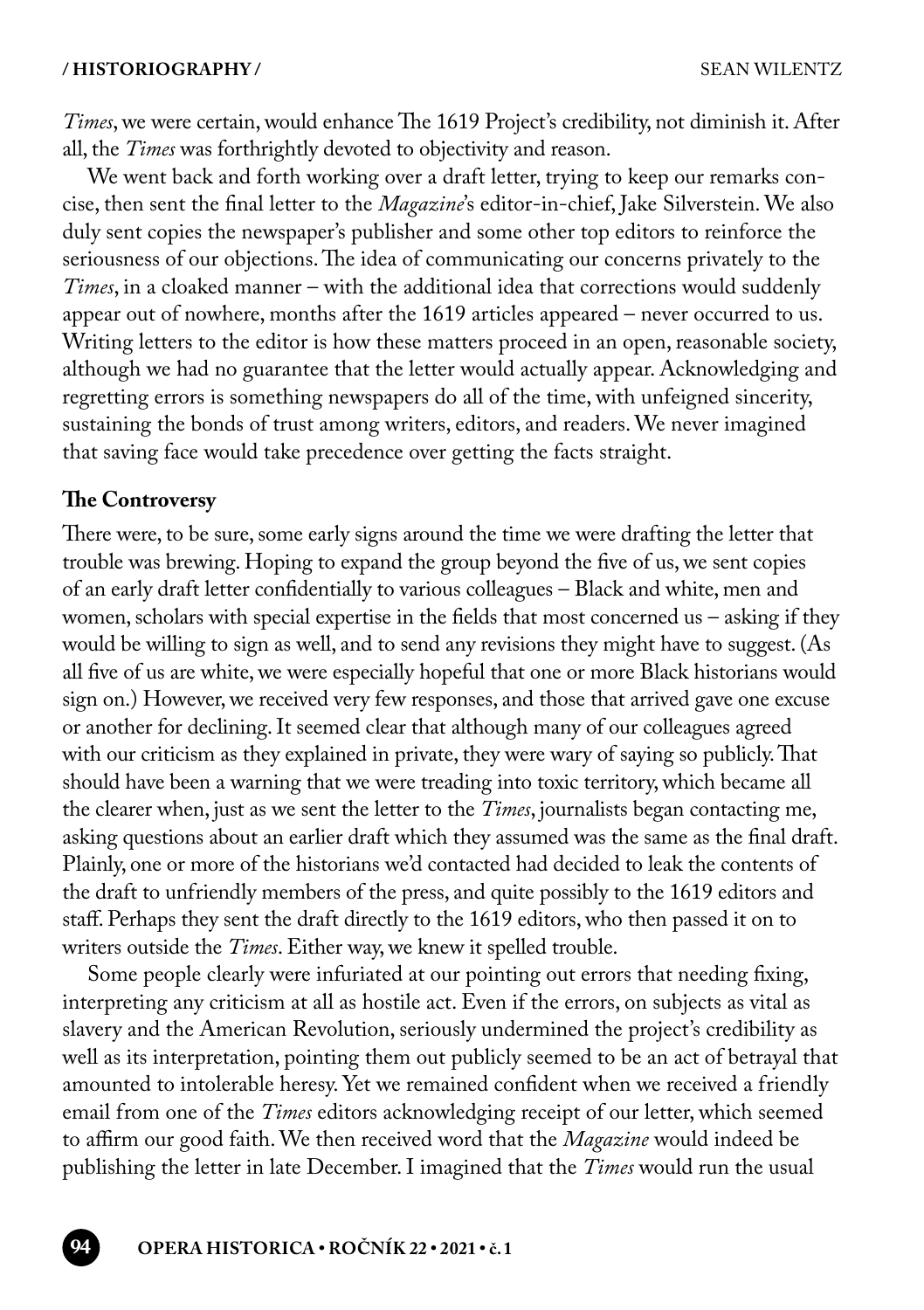brief editor's note, own up to the mistakes, and revise the copy that appeared on the newspaper's website.

The lengthy reply from the *Magazine*'s editor, Silverstein, published alongside our letter and more than three times longer, was deeply disappointing.12 Silverstein refused to make any corrections because, he countered, there was nothing to correct! He then spent the remainder of his lengthy reply unintentionally refuting that claim.

Silverstein's evasions showed that, in fact, he knew very well that Hannah-Jones's essay demanded corrections, but that he had decided to opt for damage control rather than responsibility. Instead of providing evidence to back up Hannah-Jones's erroneous arguments that our letter identified, he substituted new arguments of his own, as if they were the same as Hannah-Jones's, and defended *them*. (On even cursory inspection, these substitute assertions, based in part on a debunked book by a pair of non-historians, proved just as erroneous as Hannah-Jones's originals.) He ignored our objections about the project's false statements on British antislavery, the slave trade, and American Revolution, as if pretending that errors don't exist is the same thing as proving they don't exist. He brought up details that Hannah-Jones never discussed, about the landmark Somerset decision in Britain in 1772 and the promised liberation of Virginia slaves by a British officer in 1775, as if on a frantic mission to find something, anything, which might prove that a chief purpose of the Revolution was proslavery. As I would explain in a later essay of my own, these portions of Silverstein's reply misreported basic facts, turning them into their opposite, and cropped historical documents, thereby altering their meaning. Even then, however, flimsy as the corrupt documentation was, it did nothing to affirm the project's account of slavery and the Revolution.13 Then Silverstein turned to prevarication. To our objection about The 1619 Project's absurd claim that Blacks had to fight for civil rights after the Civil War for the most part on their own, he said nothing, although he did remark that African-Americans have taken the lead in struggles to secure the rights of minority groups, a perfectly accurate and perfectly obvious observation that contradicted nothing in our letter.<sup>14</sup>

How much Silverstein, who is no historian, actually believed in the truth of this arcane nonsense, or wanted to believe in it, or invented it himself, is unclear. How much his response was defensive, as if admitting error would have been a disgrace, is likewise unclear. Readers of the *Times* may never know how much internal politics at the newspaper – an institution that, the world would later learn, was convulsed with ill feeling on matters of politics and race, and wracked by cliques – contributed to what happened. Perhaps, given the lavish public relations campaign that the *Times* mounted

<sup>14</sup> J. Silverstein, "*We Respond*."

<sup>12</sup> The historians' letter and Silverstein's reply appear as J. Silverstein, *We Respond to the Historians Who Critiqued The 1619 Project*, New York Times Magazine, December 29, 2019.

<sup>13</sup> Ibidem. My article appeared as Sean Wilentz*, A Matter of Facts*, The Atlantic, January 22, 2021, intended in part as a response to Silverstein's reply.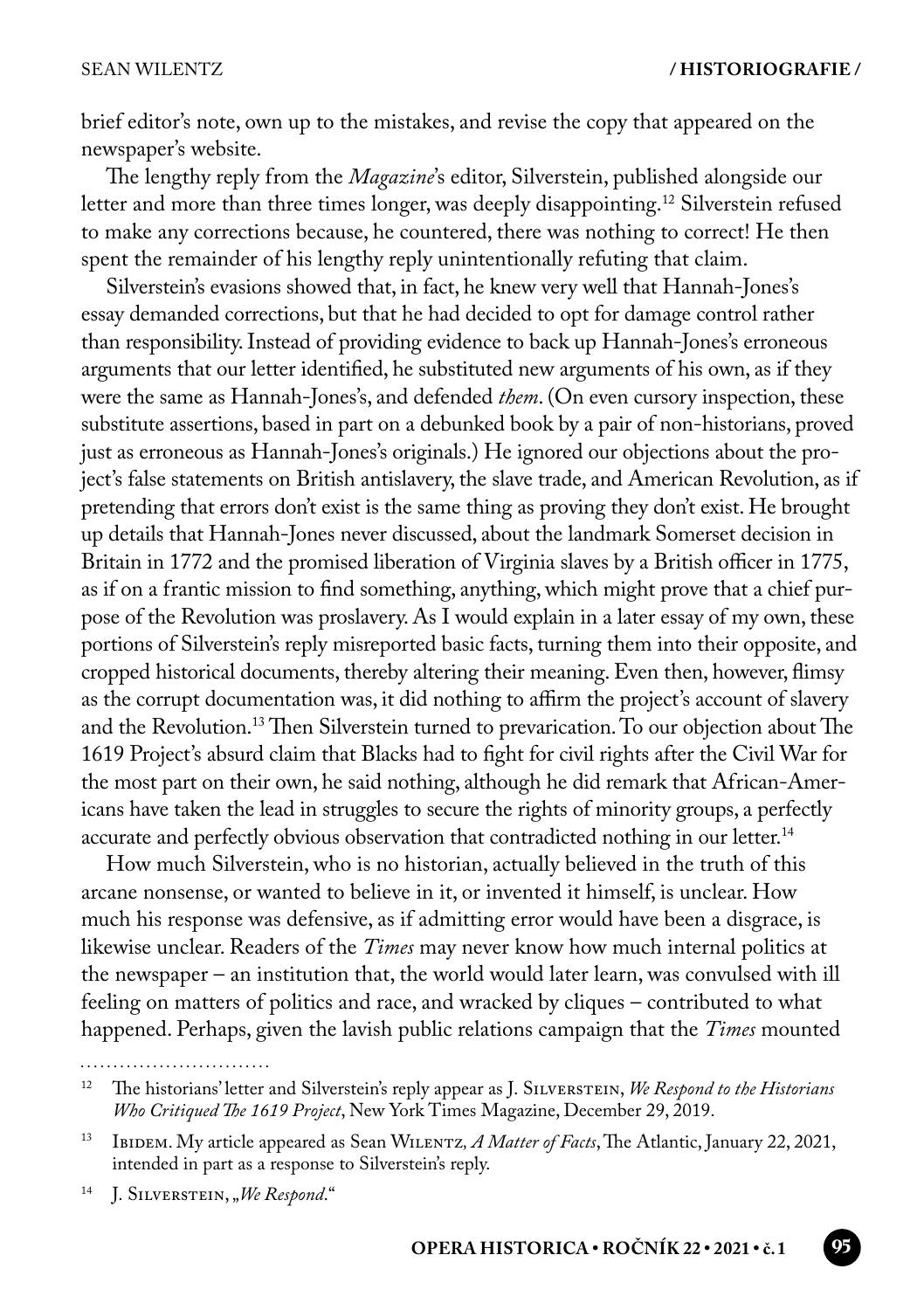$\cdots$ 

on the project's behalf – including a slickly produced television ad broadcast during the Oscars broadcast (a heavy media buy!) and then posted all over social media – the paper was intent on keeping the 1619 brand untainted. Perhaps a desire to prevent prize juries from souring on the project, above all the Pulitzer Prize juries – presumably a prime target audience for the extravagant marketing blitz – played a role as well<sup>15</sup>. Whatever the reason or reasons, though, Silverstein's adamant insistence that Hannah-Jones's essay was perfectly correct and proper in every respect– an argument that his own flawed response badly damaged – soon enough collapsed.

In March, a few weeks after our letter and Silverstein's reply appeared, the U.S. historian Leslie M. Harris, at Northwestern University, who happens to be an African American woman, revealed that she had been contacted by the *Times*' fact checkers in connection with The 1619 Project and that she had explained to them, vigorously, that the material on the Revolution was flat out wrong, but that her objections were ignored. In our letter to the editor, we historians had objected to the closed process whereby the project's materials were vetted and we had asked for more transparency. In his published reply, without going into details, Silverstein assured the *Times's* readers that "during the fact-checking process, our researchers carefully reviewed all the articles in the issue with subject-area experts." He did not disclose that, as part of that careful review, the 1619 editors simply ignored at least one subject-area expert's fervent objections on a major subject. When asked to explain, Silverstein revealed nothing.<sup>16</sup>

Shortly thereafter, goaded by the behind-the-scenes complaints of another leading African American scholar, Danielle Allen of Harvard, who warned she would take them public, the *Times Magazine* ran what it called a "clarification," inserting two words into its online version of the project's lead essay, now stating that only "some" Americans fought the Revolution primarily to protect slavery. The revision actually confused more than it clarified – "some" could mean that as few as two people out of millions feared slavery's demise, for which no evidence actually exists anyway – while it left intact the original false statements about British antislavery and the Atlantic slave trade. Then,

<sup>&</sup>lt;sup>15</sup> Several episodes roiled the Times newsroom in 2020 and 2021, including internal dissension over a column critical of The 1619 Project written by one of the paper's regular columnists, Bret Stephens. The most consequential incident involved the forced resignation of a veteran science reporter, Donald McNeil over allegations that he had made racially insensitive remarks to a group of high-school students on a *Times*-sponsored trip to Peru in 2019. For coverage, see, for example, Brian Stelter – Oliver Darcey, *1619 Project Faces Renewed Criticism – This Time From Within the New York Times*, CNN Business, October 12, 2020; and Joe Pompeo, *'It's Chaos': Behind the Scenes of Donald McNeil's New York Times Exit*, Vanity Fair, February 10, 2021. On the marketing and public relations efforts on behalf of the 1619 Project, see the Times's coverage of its own Oscars ad at https://www.nytco.com. That the media blitz was accompanied by the slogan "The Truth Can Change How We See the World," made it all the hollower.

<sup>16</sup> Leslie M. Harris, *I Helped Fact-Check the 1619 Project. The Times Ignored Me*, Politico, March 6, 2020; J. Silverstein, "We Respond."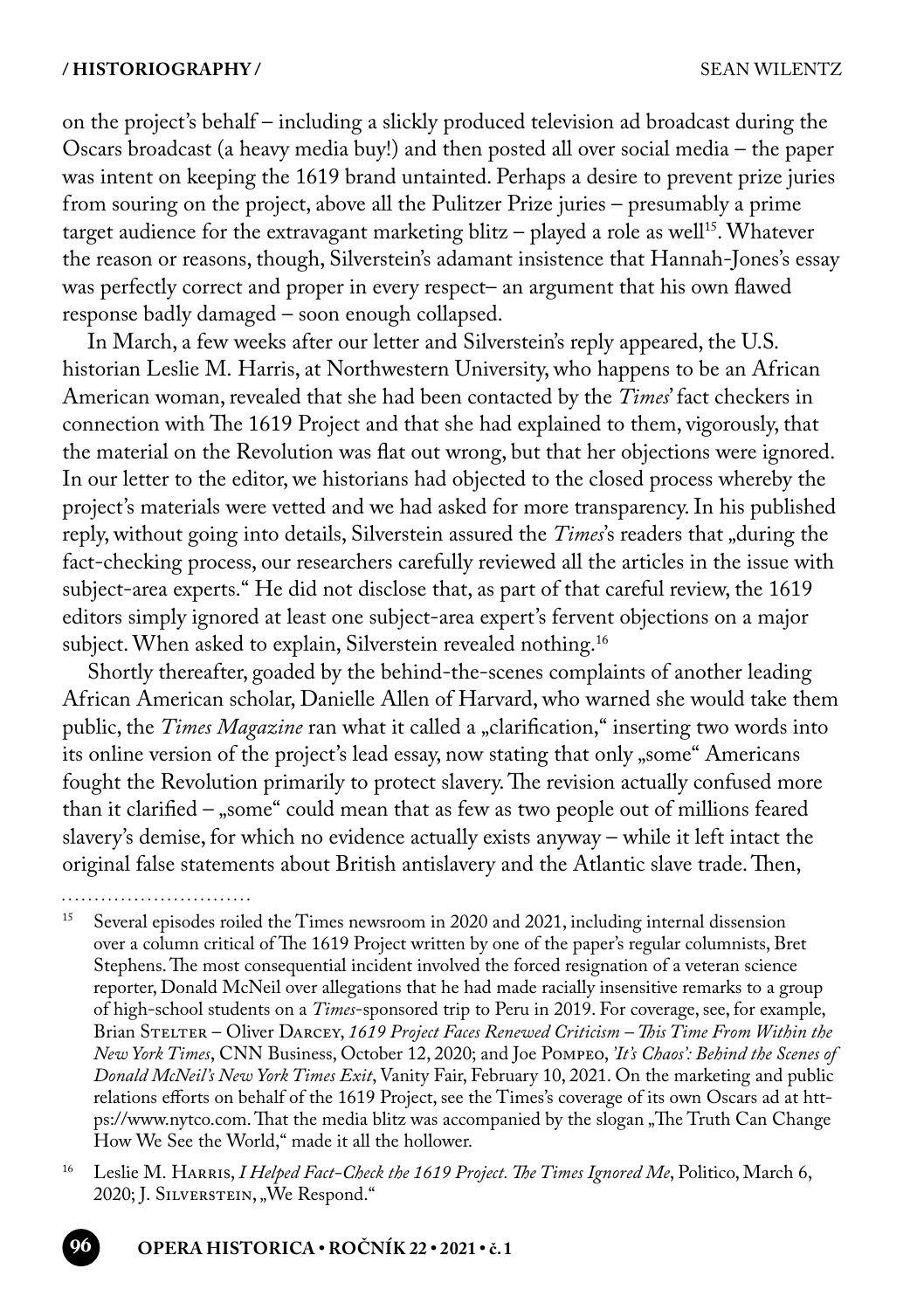over the following summer, Hannah-Jones herself confessed that she was "tortured" by the fact that she hadn't sufficiently consulted historians of the Revolutionary or Civil War eras.<sup>17</sup> Around the same time, critics discovered that, as the objections to 1619 had mounted, the *Times* silently revised substantive claims in that portion of its website devoted to the project without public acknowledgement that it had done so, in violation of its normal professional practice.18 Meanwhile, in public and in private, Hannah-Jones resorted to personal attacks on her critics, including a broad-brush dismissal of factual objections as the work of biased "white historians."<sup>19</sup>

## **1619 and the Politics of 2020 and Beyond**

Once the Covid pandemic truly hit, and the events of the late spring and summer of 2020 unfolded, the debate over The 1619 Project became entangled in larger controversies: over the unprecedented, thundering, passionate Black Lives Matter demonstrations to end violent and discriminatory policing, especially following the murder of George Floyd; over the violence and looting that were separate from the BLM demonstrations but took advantage of their cover, and which led to billions of dollars of property destruction, much of it in black communities, and which Hannah-Jones celebrated as "the 1619 riots"; over so-called "woke" politics and reprisals against those holding heretical non- or anti-"woke" opinions; and, above all, over the fervor on the right, whipped up by President Trump and his accomplices, that culminated in the deadly attack on the Capitol in the insurrection of January 6, 2021, intended to prevent the certification of the presidential election.20

 Some of our worst fears of what might result from the *Times*'s refusal to correct The 1619 Project's errors came to pass. As was later reported in the *Washington Post*, early in January 2020, I had met over lunch with Jake Silverstein in Manhattan at Silverstein's invitation. Despite our clash in print, I hoped to clarify my concerns about the project and find some common ground. I warned him directly that, unless the *Times* corrected the errors in 1619 and then tempered its inflammatory message, the Republican right would seize upon it and turn it into a divisive political issue in the looming national election campaign. Newt Gingrich, I informed him, had already been making noises about Trump and the Republicans doing precisely that. Silverstein, sticking straight-faced to his claim that no corrections were called for, scoffed at the very idea.<sup>21</sup>

 $21$  IBIDEM.

<sup>. . . . . . . . . . . . . . . . . . . .</sup> 

<sup>17</sup> S. Ellison, *How 1619 Took Over 2020*.

<sup>18</sup> Ibidem; Philip W. Magness, *Down the 1619 Project's Memory Hole*, Quilette, September 10, 2020.

<sup>&</sup>lt;sup>19</sup> Jake Silverstein tried to defend one episode of Hannah-Jones' attacks on "white historians" in his reply to Our letter: J. Silverstein, "We Respond." See also S. Ellison, *How 1619 Took Over 2020*.

<sup>&</sup>lt;sup>20</sup> On Hannah-Jones and the "1619 Riots," see IBIDEM.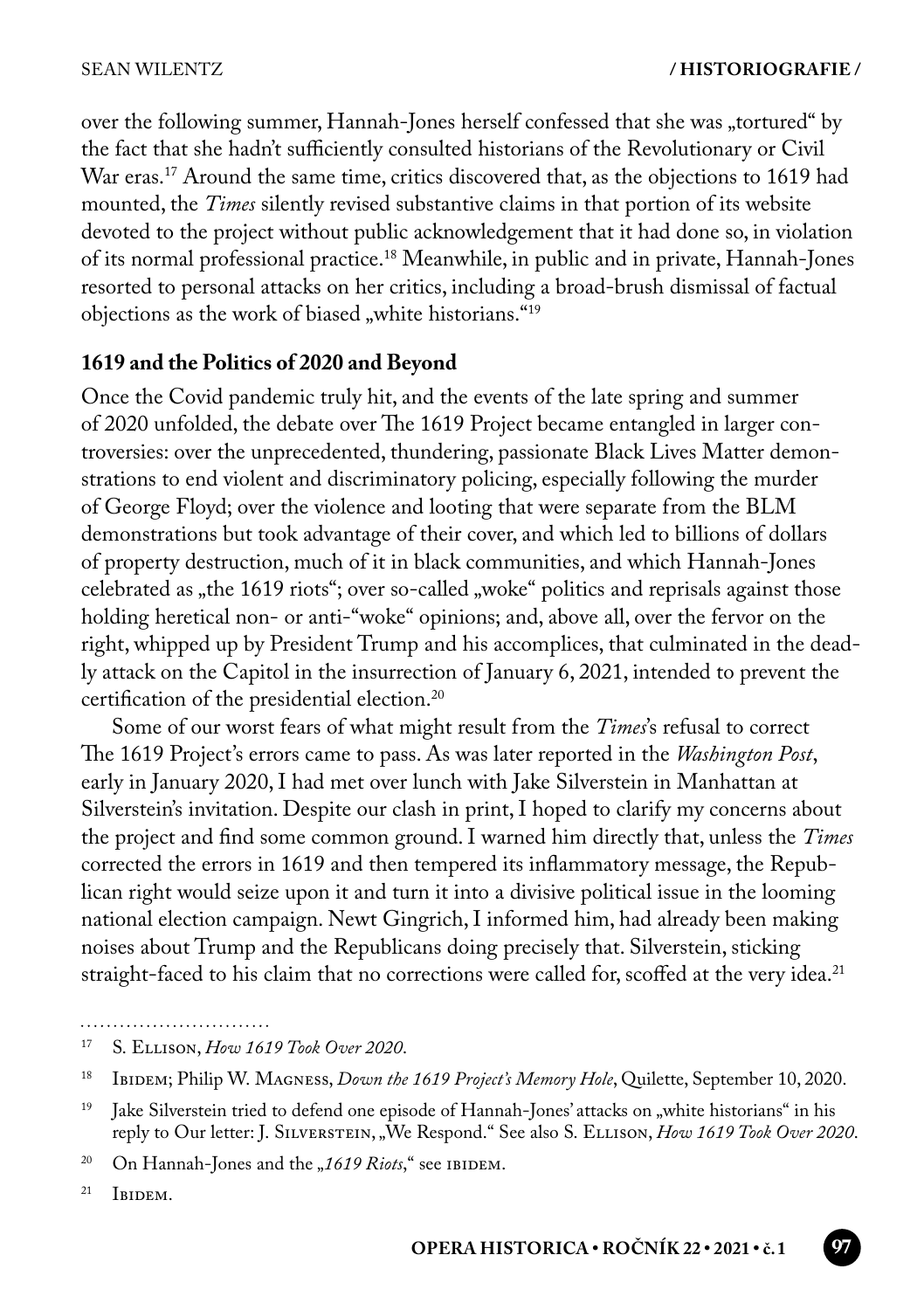But Gingrich wasn't kidding. (Anyone who knows the recent history of American politics knows that Gingrich threatens but doesn't kid.) As the campaign began heating up in September, the demagogue Trump pounced on the project's mistakes and turned 1619 into an emblem of violent leftist excess, even going to the trouble of establishing a presidential 1776 Commission to promote a dogmatic right-wing view of American history. How much Trump's condemnations of The 1619 Project and his conflation of it with socialism, calls to defund the police, violence, and looting – looting hailed by some on the Left as righteous rebellion – contributed to the Democrats' overall lackluster performance in 2020 is unknowable. But Rep. James Clyburn of South Carolina, a veteran of the 1960's civil rights movement and today the highest-ranking Black member in the House of Representatives, made clear that the violence and militant posturing severely hurt Democratic candidates; slogans like "defund the police," he remarked, had the potential to do to today's movement for racial justice "what Burn, Baby, Burn did to us back in the 1960s." Reputable polls supported Clyburn's contention about the public's hostility to radical sloganeering.<sup>22</sup>

The polarization of Left and Right was fierce, leaving the liberal critics of The 1619 Project stranded. The internal pressure to take sides became enormous, to the point where the editor of the nation's premier academic history journal, the *American Historical Review,* Alex Lichtenstein, decided to attack us, in his official capacity, as a "motley crew" of egoistic grousers – alternatively, "Wilentz and the gang of four" – standing in the way of racial justice let alone intellectual progress.23 The style of such attacks on liberal dissenters to toe the ideological line would be depressingly familiar to anyone versed in the politics in Central or Eastern Europe since 1945, although the outcomes, obviously, were infinitely less grave.

A full account of these depressing events will have to await a more leisurely occasion, should one arise. Yet even as circumstances have grown more complicated, the character of the intellectual and academic troubles connected with The 1619 Project has become clearer. A few tendencies stand out. First, the prolonged era of regressive conservative politics that culminated in the authoritarian and racially-charged presidency of Donald Trump has badly flattened historical perspectives in the United States, inside as well as outside the academy. Historians as well as their readers and students are increasingly open to simplified, pessimistic, and even cynical caricatures of our past, especially concerning the history of race relations. Under Trump, the complicated history of struggle over slavery and racial oppression – a history where progress has always required bi-racial cooperation and

<sup>&</sup>lt;sup>22</sup> Holly OTTERBEIN, *A Conversation That Needs to Happen: Democrats Agonize Over 'Defund the Police' Fallout*, Politico, March 23, 2021. Relevant polls includes Trip Brennan, *What We Know – and Don't Know – About "Defund the Police" and the 2020 Election*, Blue Tent, December 16, 2020; Steve Crabtree, *Most Americans Say Policing Needs 'Major Changes,'* Gallup Poll, July 22, 2020.

<sup>&</sup>lt;sup>23</sup> Alex LICHTENSTEIN, *From the Editor's Desk: 1619 and All That*, American Historical Review 125, No. 1 (February) 2020, pp. xv-xxi. A response by myself and my four colleagues, along with Lichtenstein's retort appear as "*Communications*," American Historical Review 125, No. 2 (April) 2020, pp. 768–774.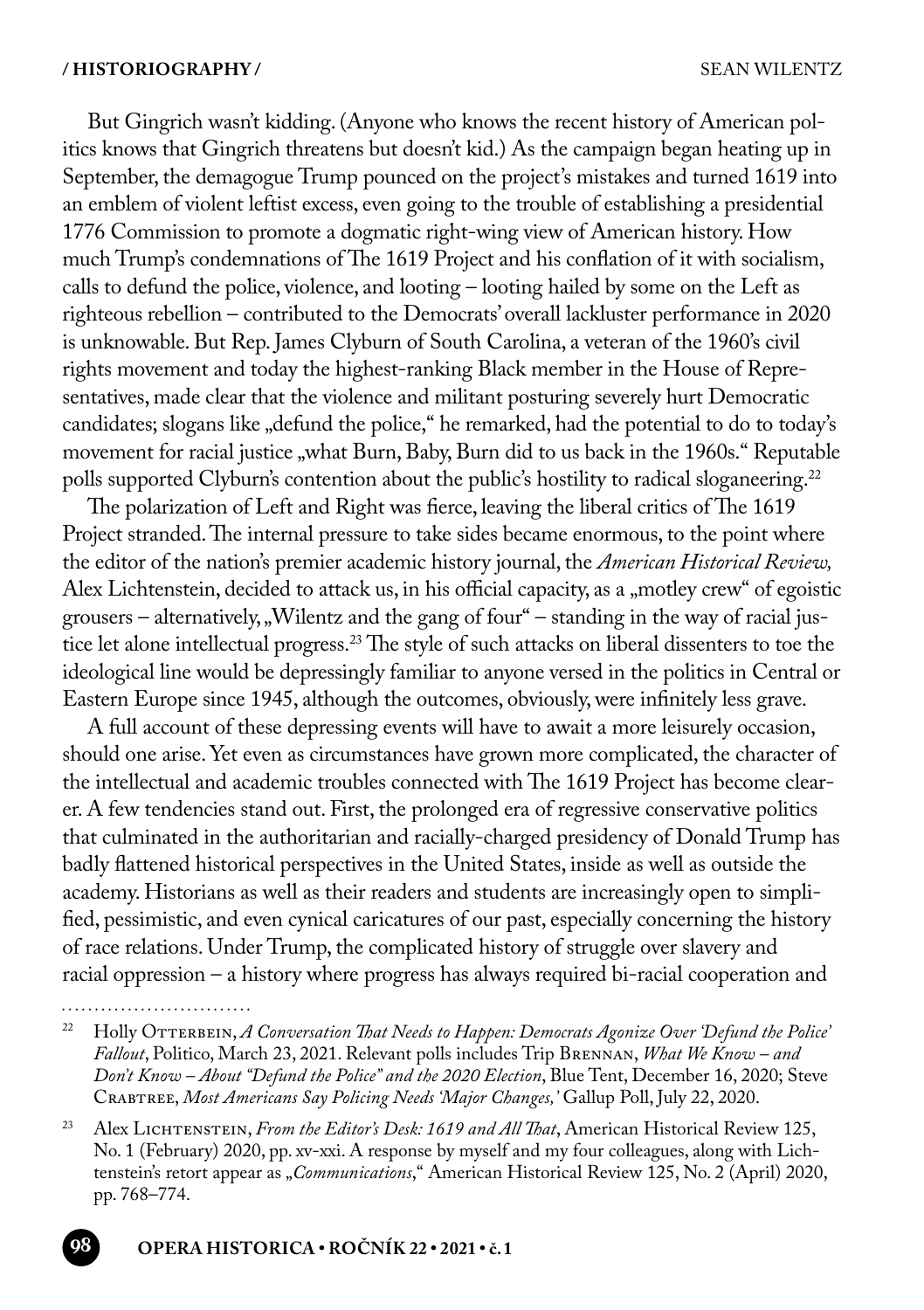concerted government action against common foes – has faded before dogmatic versions of unceasing, virtually seamless white supremacy. Trump himself – and Fox News – bear heavy responsibility for the use of historical distortion for polarizing and even subversive ends. But so do ideologues with seemingly opposing political agendas of their own who feed off the pessimism that Trump reinforces, and who, having seized the mantle of righteous anti-racism, have attempted to turn reductive history into seductive history.

The response of the American historical profession to these events has often been dismaying. There are a few historians, even prominent ones, who not only endorse the kind of racial reductionism and essentialism promoted by The 1619 Project, but pursue it to strange lengths. These include a group of scholars (attracting some pundits, filmmakers, and activists) who argue that the Thirteenth Amendment to the Constitution in 1865 did not actually abolish slavery, as it purported to do, but actually installed slavery in the new and insidious form of mass incarceration – a view that one dissenting historian has criticized as "the scandal of Thirteentherism."<sup>24</sup> Other historians are willing to overlook The 1619 Project's errors in the name of the greater good it supposedly brings to historical study and teaching, as if those errors were minor and as if the objections no more than pedantic nit-picking delivered in bad faith. Again, the fellow traveling behind falsehood would be familiar to central and eastern Europeans.

But it is also an open secret that many historians are simply intimidated about saying anything too loudly, too publicly, lest criticizing in any way The 1619 Projects or its offshoots invites being labelled and "mobbed" as a racist on Twitter, thereby endangering their careers. Race relations, at least as perceived by the intelligentsia and the press, have become so embittered, and the promoters of supposedly anti-racist racialism have been so successful, that skeptics risk, or believe they risk, excommunication or being "cancelled" if they break with the new orthodoxy. The intimidation is especially powerful, for understandable reasons, among younger professors and graduate students braving a miserable job market. But in my own experience, even historians with secure positions and enviable reputations take refuge by stating, for example, that the jury is still out on whether American colonials' fear of British antislavery led to the American Revolution, while they admit there are scant records to substantiate the claim or no records at all. Others, including prominent historians, acknowledge privately that the project is riddled with errors and omissions but refuse to say so publicly.

The polarizing atmosphere naturally forces critics to clarify constantly where they stand in the culture wars. For my own part, that has meant writing articles strongly criticizing right-wing counters to The 1619 Project such as Trump's intellectually corrupt 1776 Commission.<sup>25</sup> (It was nothing new for me to deride publicly Trump and

<sup>24</sup> Daryl Michael Scott, *The Scandal of Thirteentherism*, Liberties, No. 2, 2021, pp. 273–93.

<sup>25</sup> See, for example, Sean Wilentz, *What Trump Doesn't Understand About U.S. History*, Washington Post, September 23, 2020; IDEM, What Tom Cotton Gets So Wrong About Slavery and the Constitution,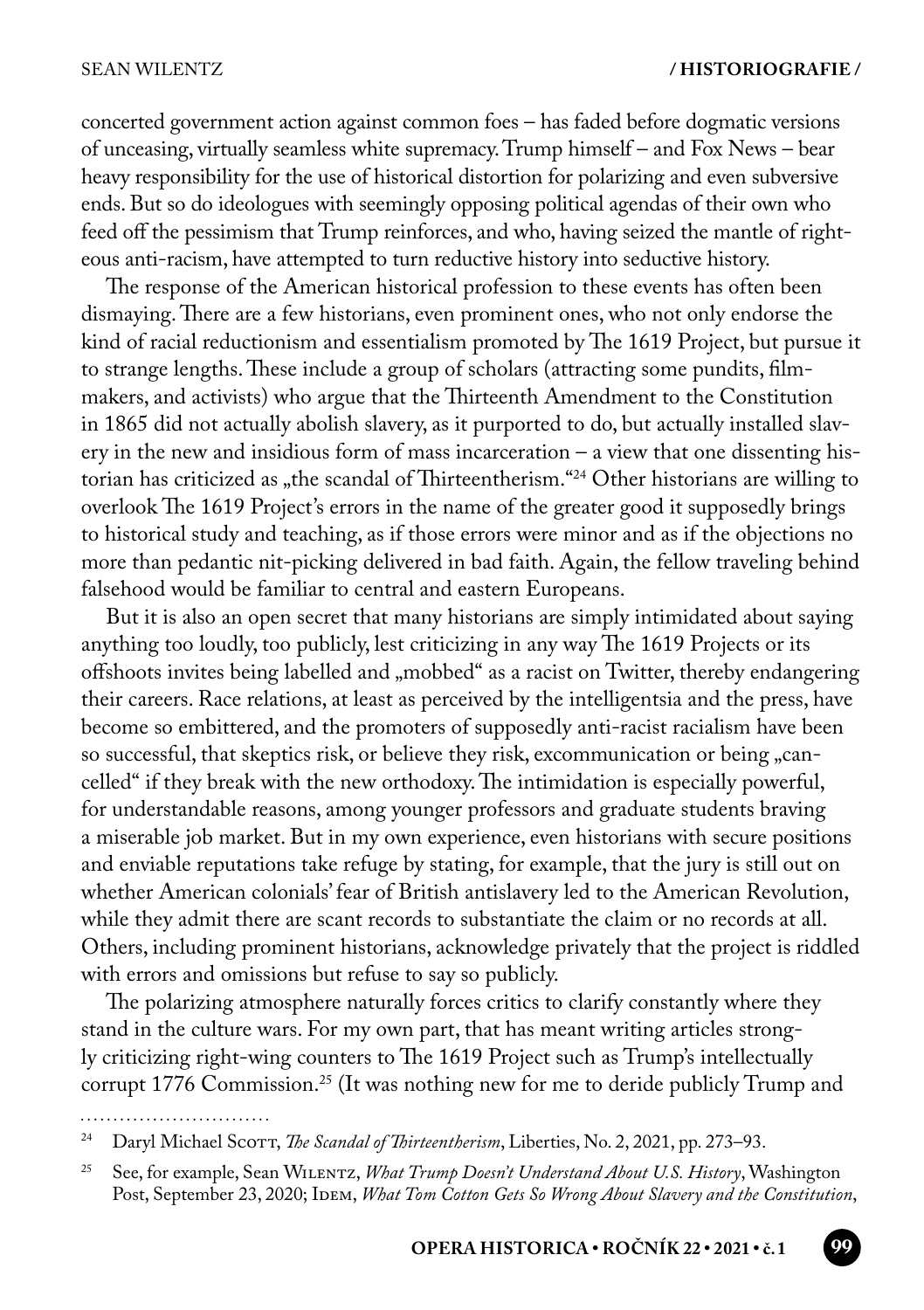his flagrant abuse of history, but in the midst of the controversy over The 1619 Project, those criticisms now also signify that having qualms over the project did not imply endorsement of Trump's declamatory pseudo-history.)<sup>26</sup> When, in the spring of 2021, trustees at the University of North Carolina interceded to deny Hannah-Jones a tenured professorship at the university's journalism school, I felt it especially important to join with a more conservative colleague in criticizing the trustees' undue interference with faculty authority and indifference to academic freedom, as much as Hannah-Jones's appointment was open to serious question.<sup>27</sup> (As it happened, the UNC trustees responsibly reversed their decision, only to learn that Hannah-Jones, while demanding that they do so, had in secret struck a better deal with a highly distinguished, historically-Black institution, Howard University, funded with \$20 million of support provided by, among other elite white institutions, the Ford Foundation.)

According to the sectarian logic of polarization, there must only be two sides. With so many tone-setting organizations promoting and attempting to enforce one version or another of ever-more sectarian language and racialist essentialism, in the worlds of major foundations and corporations as well within journalism and the academy, it's sometimes proven difficult to get heard above the din of finger-pointing accusations, party-line talking points, and ideological litmus tests.

The threat to a free and honest intellectual discourse, not to mention politics, is clear enough. When historians (or any other scholars) confuse the pursuit of truth with the pursuit of justice, we surrender our own credibility. Or as one of my colleagues, Gordon Wood, put it, we all want justice, but not at the expense of truth.<sup>"28</sup> Put still another way, subordinating truth to the demands of justice cannot be just, and may be a big step toward creating injustice, even tyranny. You in the Czech Republic have had to learn that lesson the hard way, repeatedly, over many difficult decades. "Living in truth," as Václav Havel described it, must be the basis for more than politics, including the study of history. It appears to be a lesson that many American historians, in far less onerous but still fragile and worrisome situations, must now learn for themselves.

New York Review of Books, August 9, 2020.

- <sup>27</sup> Keith E. WHITTINGTON Sean WILENTZ, *We Are Critics of Nikole Hannah-Jones. Her Tenure Denial is a Travesty*, Chronicle of Higher Education, May 24, 2021.
- <sup>28</sup> Gordon S. Woop, *Historian Gordon Wood Responds to the New York Times's Defense of the 1619 Project*, World Socialist Web Site, December 24, 2019, at https://www.wsws.org.

<sup>&</sup>lt;sup>26</sup> See, for a few examples from the 2016 campaign and then early in Trump's presidency, Sean WI-LENTZ, We Are Witnessing the Degradation of Democracy, Newsweek, October 25, 2016; IDEM, What *We Saw When Trump Took Office: More John C. Calhoun Than Old Hickory*, New York Times, January 20, 2017; IDEM, *No, There is No Precedent*, Democracy Journal, no. 46, Fall, 2017; IDEM, *The Damage Trump Has Done*, Rolling Stone, November 30, 2017.